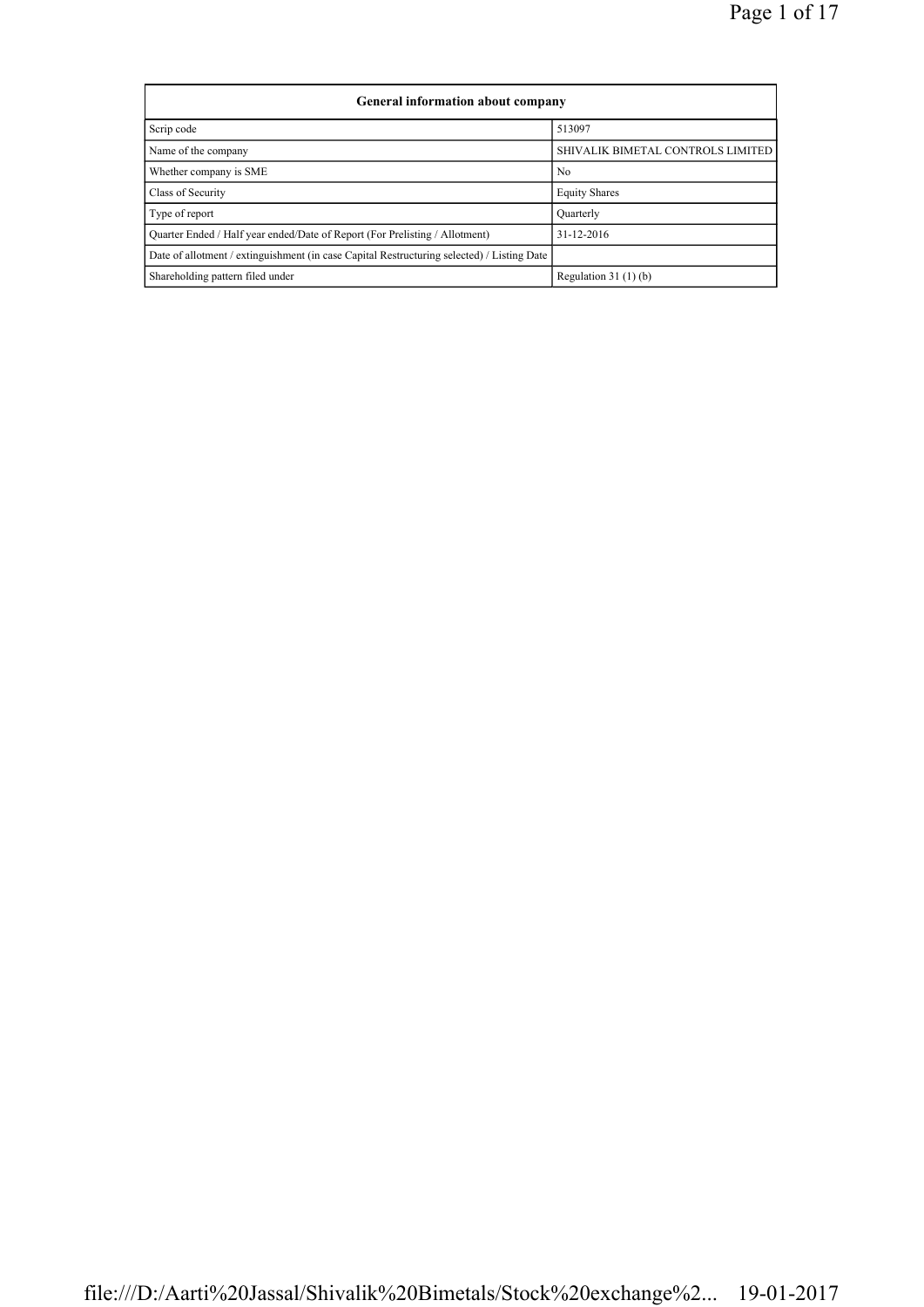| Sr. No. | Particular                                                                             | Yes/No         |
|---------|----------------------------------------------------------------------------------------|----------------|
|         | Whether the Listed Entity has issued any partly paid up shares?                        | N <sub>0</sub> |
|         | Whether the Listed Entity has issued any Convertible Securities?                       | N <sub>0</sub> |
|         | Whether the Listed Entity has issued any Warrants?                                     | N <sub>0</sub> |
|         | Whether the Listed Entity has any shares against which depository receipts are issued? | No             |
|         | Whether the Listed Entity has any shares in locked-in?                                 | No.            |
| 6       | Whether any shares held by promoters are pledge or otherwise encumbered?               | No.            |
|         | Whether company has equity shares with differential voting rights?                     | No.            |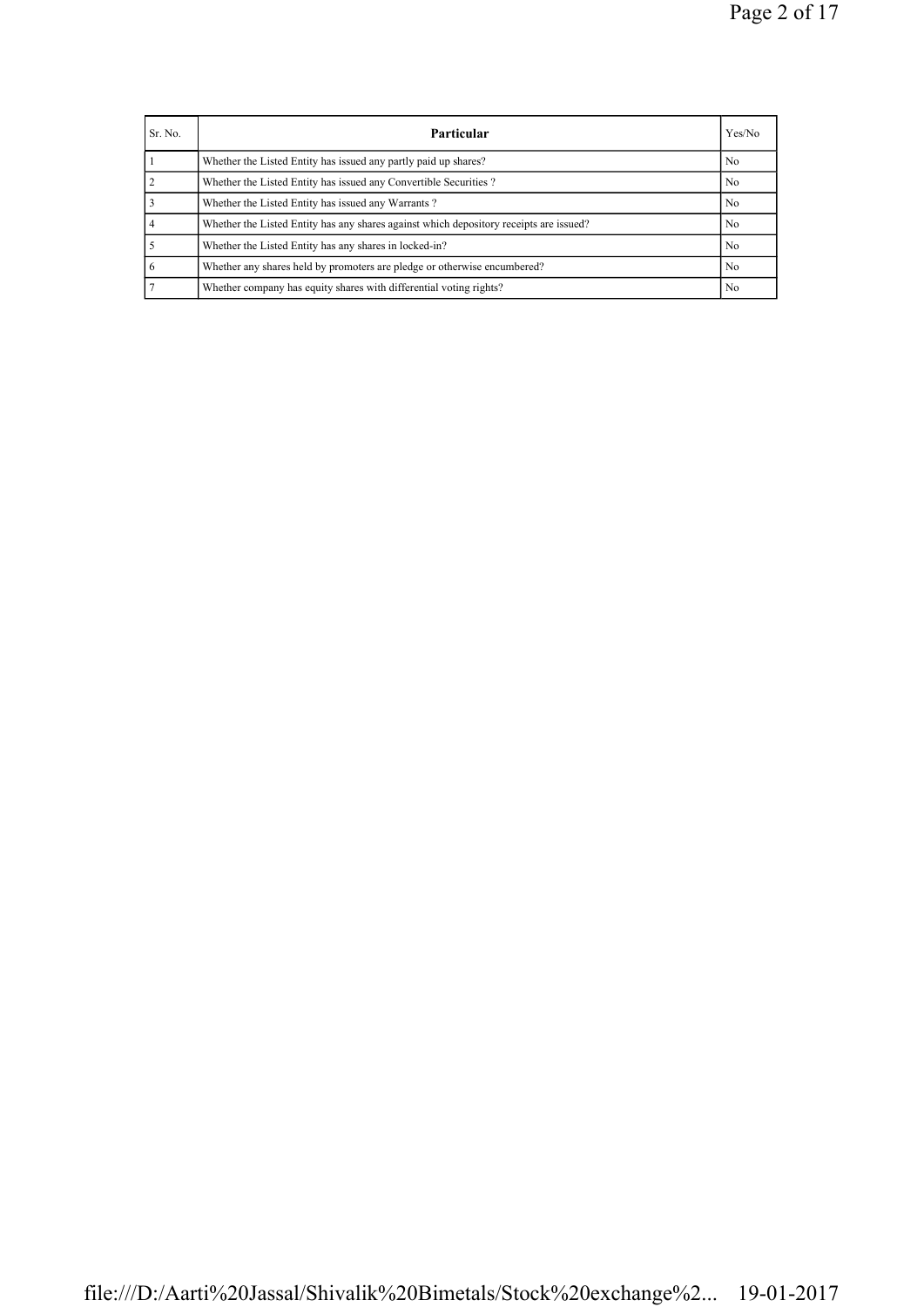|                 | Table I - Summary Statement holding of specified securities |                                                                    |                        |                           |                          |                              |                                                  |                                                                  |               |          |                     |
|-----------------|-------------------------------------------------------------|--------------------------------------------------------------------|------------------------|---------------------------|--------------------------|------------------------------|--------------------------------------------------|------------------------------------------------------------------|---------------|----------|---------------------|
| Category<br>(I) | Category of<br>shareholder<br>(II)                          | No. of<br>fully paid<br>Nos. Of<br>shareholders<br>shares<br>(III) |                        | No. Of<br>Partly<br>paid- | No. Of<br>shares         | Total nos                    | Shareholding<br>as a % of total<br>no. of shares | Number of Voting Rights held in each<br>class of securities (IX) |               |          |                     |
|                 |                                                             |                                                                    | up equity<br>held (IV) | up<br>equity              | underlying<br>Depository | shares<br>held (VII)         | (calculated as<br>per SCRR,                      | No of Voting (XIV) Rights                                        |               |          | Total as a          |
|                 |                                                             |                                                                    |                        | shares<br>held<br>(V)     | Receipts<br>(VI)         | $= (IV) +$<br>$(V)$ + $(VI)$ | 1957) (VIII) As<br>$a\%$ of<br>$(A+B+C2)$        | Class eg:<br>Χ                                                   | Class<br>eg:y | Total    | $%$ of<br>$(A+B+C)$ |
| (A)             | Promoter $\&$<br>Promoter<br>Group                          | 18                                                                 | 11876134               |                           |                          | 11876134                     | 61.85                                            | 11876134                                                         |               | 11876134 | 61.85               |
| (B)             | Public                                                      | 4999                                                               | 7325266                |                           |                          | 7325266                      | 38.15                                            | 7325266                                                          |               | 7325266  | 38.15               |
| (C)             | Non<br>Promoter-<br>Non Public                              |                                                                    |                        |                           |                          |                              |                                                  |                                                                  |               |          |                     |
| (C1)            | <b>Shares</b><br>underlying<br><b>DRs</b>                   |                                                                    |                        |                           |                          |                              |                                                  |                                                                  |               |          |                     |
| (C2)            | Shares held<br>by<br>Employee<br>Trusts                     |                                                                    |                        |                           |                          |                              |                                                  |                                                                  |               |          |                     |
|                 | Total                                                       | 5017                                                               | 19201400               |                           |                          | 19201400                     | 100                                              | 19201400                                                         |               | 19201400 | 100                 |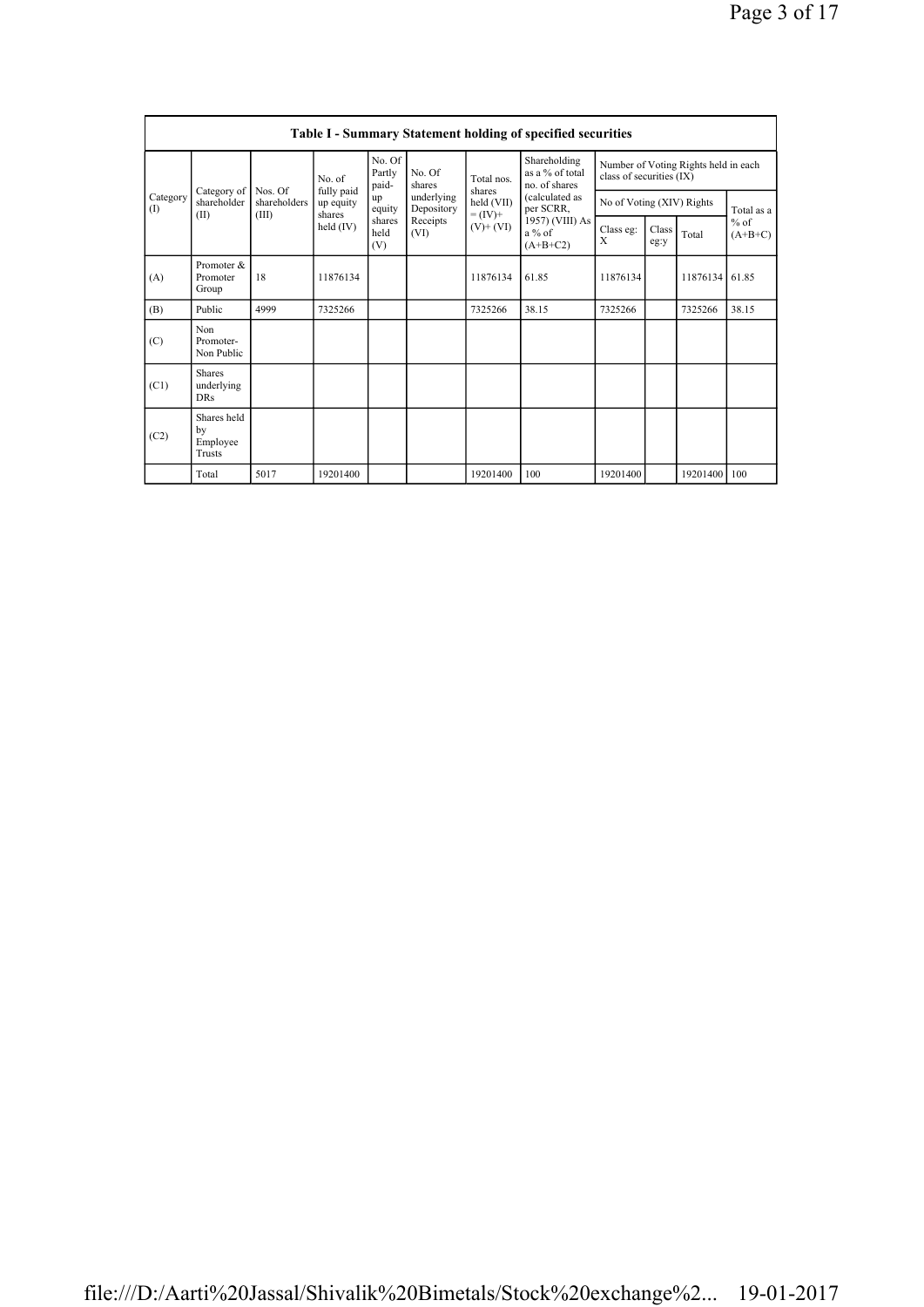|                 | Table I - Summary Statement holding of specified securities |                                                                                         |                                                                             |                                                                                                               |                                                                                                            |                                        |                                                    |                                                                               |                                         |                                       |  |
|-----------------|-------------------------------------------------------------|-----------------------------------------------------------------------------------------|-----------------------------------------------------------------------------|---------------------------------------------------------------------------------------------------------------|------------------------------------------------------------------------------------------------------------|----------------------------------------|----------------------------------------------------|-------------------------------------------------------------------------------|-----------------------------------------|---------------------------------------|--|
| Category<br>(1) | Category of<br>shareholder<br>(II)                          | No. Of<br><b>Shares</b><br>Underlying<br>Outstanding<br>convertible<br>securities $(X)$ | No. of<br><b>Shares</b><br>Underlying<br>Outstanding<br>Warrants<br>$(X_i)$ | No. Of Shares<br>Underlying<br>Outstanding<br>convertible<br>securities and<br>No. Of<br>Warrants (Xi)<br>(a) | Shareholding, as<br>a % assuming full<br>conversion of<br>convertible<br>securities (as a<br>percentage of | Number of<br>Locked in<br>shares (XII) |                                                    | Number of<br><b>Shares</b><br>pledged or<br>otherwise<br>encumbered<br>(XIII) |                                         | Number of<br>equity shares<br>held in |  |
|                 |                                                             |                                                                                         |                                                                             |                                                                                                               | diluted share<br>capital) $(XI)$ =<br>$(VII)+(X)$ As a %<br>of $(A+B+C2)$                                  | No.<br>(a)                             | As a %<br>of total<br><b>Shares</b><br>held<br>(b) | No.<br>(a)                                                                    | As a %<br>of total<br>Shares<br>held(b) | dematerialized<br>form (XIV)          |  |
| (A)             | Promoter &<br>Promoter<br>Group                             |                                                                                         |                                                                             |                                                                                                               | 61.85                                                                                                      |                                        |                                                    |                                                                               |                                         | 11876134                              |  |
| (B)             | Public                                                      |                                                                                         |                                                                             |                                                                                                               | 38.15                                                                                                      |                                        |                                                    |                                                                               |                                         | 6449465                               |  |
| (C)             | Non<br>Promoter-<br>Non Public                              |                                                                                         |                                                                             |                                                                                                               |                                                                                                            |                                        |                                                    |                                                                               |                                         |                                       |  |
| (C1)            | <b>Shares</b><br>underlying<br><b>DRs</b>                   |                                                                                         |                                                                             |                                                                                                               |                                                                                                            |                                        |                                                    |                                                                               |                                         |                                       |  |
| (C2)            | Shares held<br>by<br>Employee<br>Trusts                     |                                                                                         |                                                                             |                                                                                                               |                                                                                                            |                                        |                                                    |                                                                               |                                         |                                       |  |
|                 | Total                                                       |                                                                                         |                                                                             |                                                                                                               | 100                                                                                                        |                                        |                                                    |                                                                               |                                         | 18325599                              |  |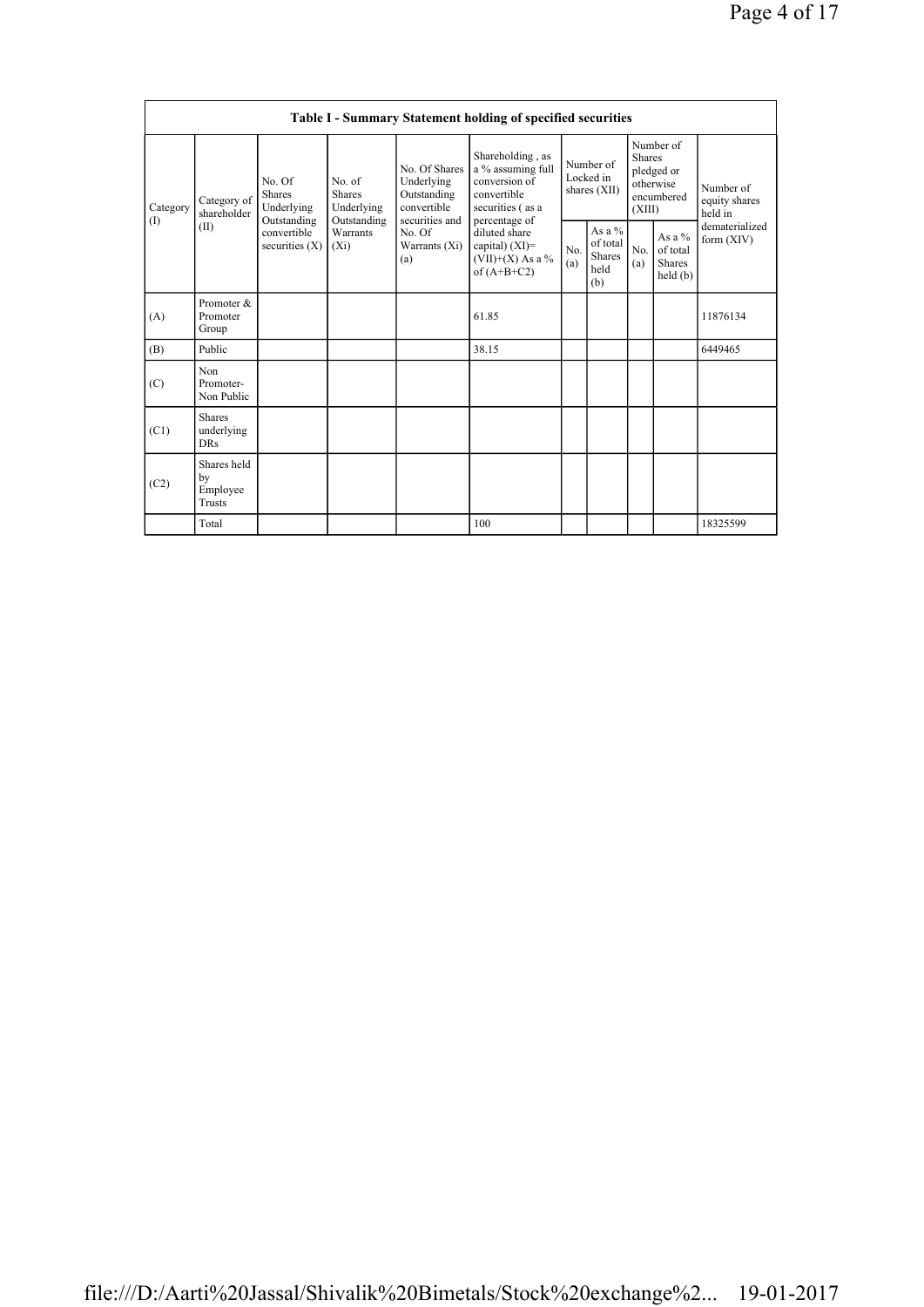|                                                                                                | Table II - Statement showing shareholding pattern of the Promoter and Promoter Group                                |                                                                              |                                   |                       |                          |                                    |                                                     |                               |               |                                 |                                 |
|------------------------------------------------------------------------------------------------|---------------------------------------------------------------------------------------------------------------------|------------------------------------------------------------------------------|-----------------------------------|-----------------------|--------------------------|------------------------------------|-----------------------------------------------------|-------------------------------|---------------|---------------------------------|---------------------------------|
|                                                                                                |                                                                                                                     |                                                                              | No. of                            | No.<br>Of<br>Partly   | No. Of<br>shares         | Total nos.                         | Shareholding<br>as a % of<br>total no. of<br>shares | each class of securities (IX) |               | Number of Voting Rights held in |                                 |
| Sr.                                                                                            | Category & Name<br>of the<br>Shareholders (I)                                                                       | Nos. Of<br>shareholders<br>(III)                                             | fully paid<br>up equity<br>shares | paid-<br>up<br>equity | underlying<br>Depository | shares<br>held (VII)<br>$= (IV) +$ | (calculated<br>as per                               | No of Voting (XIV) Rights     |               |                                 | Total<br>as a %                 |
|                                                                                                |                                                                                                                     |                                                                              | held $(IV)$                       | shares<br>held<br>(V) | Receipts<br>(VI)         | $(V)$ + $(VI)$                     | SCRR, 1957)<br>(VIII) As a<br>$%$ of<br>$(A+B+C2)$  | Class eg:<br>Х                | Class<br>eg:y | Total                           | of<br>Total<br>Voting<br>rights |
| A                                                                                              | Table II - Statement showing shareholding pattern of the Promoter and Promoter Group                                |                                                                              |                                   |                       |                          |                                    |                                                     |                               |               |                                 |                                 |
| (1)                                                                                            | Indian                                                                                                              |                                                                              |                                   |                       |                          |                                    |                                                     |                               |               |                                 |                                 |
| (a)                                                                                            | Individuals/Hindu<br>undivided Family                                                                               | 12                                                                           | 2971000                           |                       |                          | 2971000                            | 15.47                                               | 2971000                       |               | 2971000                         | 15.47                           |
| (d)                                                                                            | Any Other<br>(specify)                                                                                              | 6                                                                            | 8905134                           |                       |                          | 8905134                            | 46.38                                               | 8905134                       |               | 8905134                         | 46.38                           |
| Sub-Total<br>(A)(1)                                                                            |                                                                                                                     | 18                                                                           | 11876134                          |                       |                          | 11876134                           | 61.85                                               | 11876134                      |               | 11876134                        | 61.85                           |
| (2)                                                                                            | Foreign                                                                                                             |                                                                              |                                   |                       |                          |                                    |                                                     |                               |               |                                 |                                 |
| Total<br>Shareholding<br>of Promoter<br>and<br>Promoter<br>Group $(A)=$<br>$(A)(1)+(A)$<br>(2) |                                                                                                                     | 18                                                                           | 11876134                          |                       |                          | 11876134                           | 61.85                                               | 11876134                      |               | 11876134                        | 61.85                           |
| В                                                                                              |                                                                                                                     | Table III - Statement showing shareholding pattern of the Public shareholder |                                   |                       |                          |                                    |                                                     |                               |               |                                 |                                 |
| (1)                                                                                            | Institutions                                                                                                        |                                                                              |                                   |                       |                          |                                    |                                                     |                               |               |                                 |                                 |
| (f)                                                                                            | Financial<br>Institutions/<br><b>Banks</b>                                                                          | 1                                                                            | 1000                              |                       |                          | 1000                               | 0.01                                                | 1000                          |               | 1000                            | 0.01                            |
| Sub-Total<br>(B)(1)                                                                            |                                                                                                                     | 1                                                                            | 1000                              |                       |                          | 1000                               | 0.01                                                | 1000                          |               | 1000                            | 0.01                            |
| (3)                                                                                            | Non-institutions                                                                                                    |                                                                              |                                   |                       |                          |                                    |                                                     |                               |               |                                 |                                 |
| (a(i))                                                                                         | Individuals -<br>i.Individual<br>shareholders<br>holding nominal<br>share capital up to<br>Rs. 2 lakhs.             | 4831                                                                         | 6260576                           |                       |                          | 6260576                            | 32.6                                                | 6260576                       |               | 6260576                         | 32.6                            |
| (a(ii))                                                                                        | Individuals - ii.<br>Individual<br>shareholders<br>holding nominal<br>share capital in<br>excess of Rs. 2<br>lakhs. | 5                                                                            | 734651                            |                       |                          | 734651                             | 3.83                                                | 734651                        |               | 734651                          | 3.83                            |
| (e)                                                                                            | Any Other<br>(specify)                                                                                              | 162                                                                          | 329039                            |                       |                          | 329039                             | 1.71                                                | 329039                        |               | 329039                          | 1.71                            |
| Sub-Total<br>(B)(3)                                                                            |                                                                                                                     | 4998                                                                         | 7324266                           |                       |                          | 7324266                            | 38.14                                               | 7324266                       |               | 7324266                         | 38.14                           |
| Total Public<br>Shareholding<br>$(B)= (B)(1) +$<br>$(B)(2)+(B)$<br>(3)                         |                                                                                                                     | 4999                                                                         | 7325266                           |                       |                          | 7325266                            | 38.15                                               | 7325266                       |               | 7325266                         | 38.15                           |
| ${\bf C}$                                                                                      | Table IV - Statement showing shareholding pattern of the Non Promoter- Non Public shareholder                       |                                                                              |                                   |                       |                          |                                    |                                                     |                               |               |                                 |                                 |
| Total<br>$(A+B+C2)$                                                                            |                                                                                                                     | 5017                                                                         | 19201400                          |                       |                          | 19201400                           | 100                                                 | 19201400                      |               | 19201400                        | 100                             |
| Total<br>$(A+B+C)$                                                                             |                                                                                                                     | 5017                                                                         | 19201400                          |                       |                          | 19201400                           | 100                                                 | 19201400                      |               | 19201400   100                  |                                 |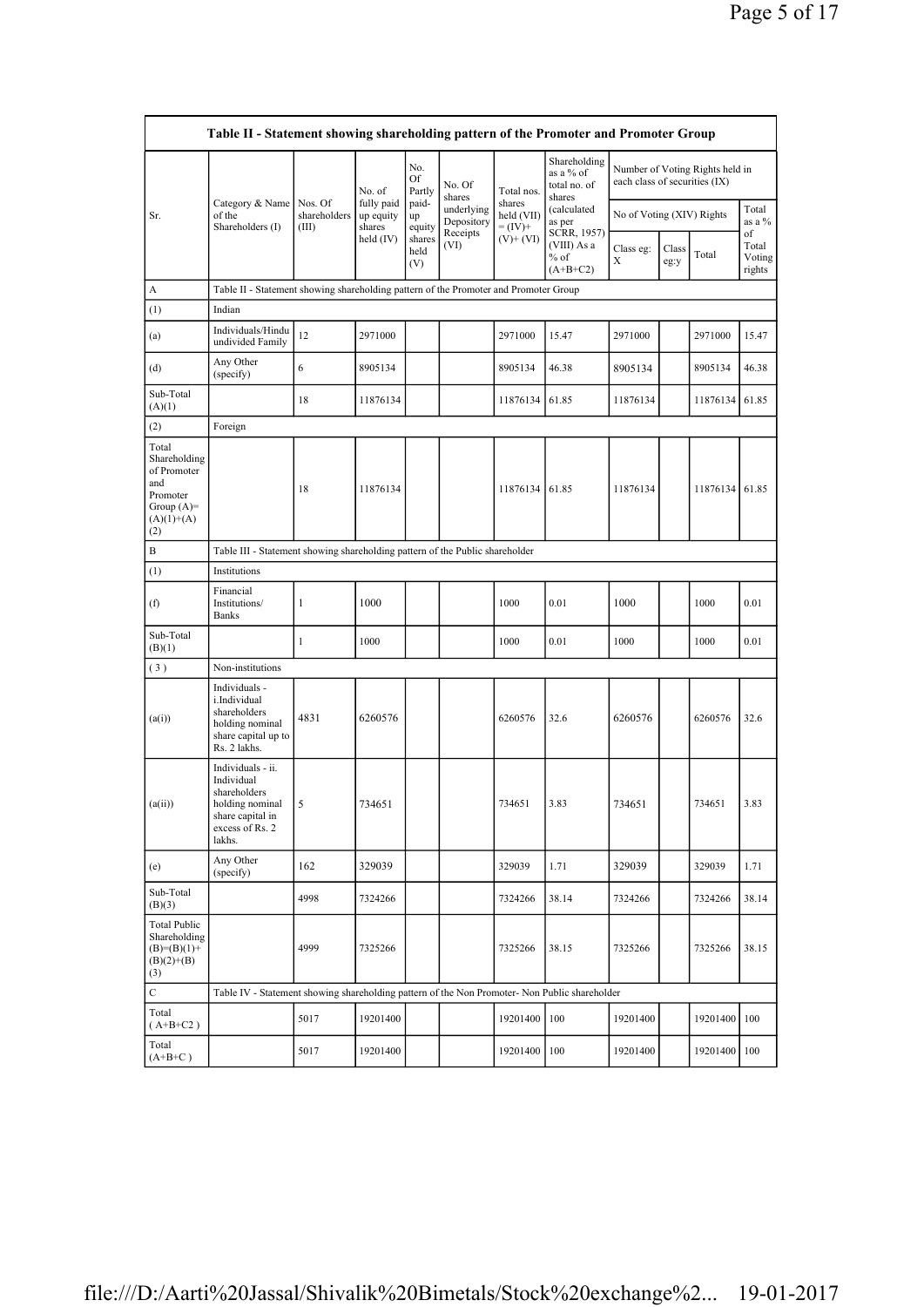| Table II - Statement showing shareholding pattern of the Promoter and Promoter Group   |                                                                               |                                                             |                                                                                                               |                                                                                               |                                        |                                                    |                         |                                                    |                                       |
|----------------------------------------------------------------------------------------|-------------------------------------------------------------------------------|-------------------------------------------------------------|---------------------------------------------------------------------------------------------------------------|-----------------------------------------------------------------------------------------------|----------------------------------------|----------------------------------------------------|-------------------------|----------------------------------------------------|---------------------------------------|
| Sr.                                                                                    | No. Of Shares<br>Underlying<br>Outstanding<br>convertible<br>securities $(X)$ | No. of Shares<br>Underlying<br>Outstanding<br>Warrants (Xi) | No. Of Shares<br>Underlying<br>Outstanding<br>convertible<br>securities and<br>No. Of<br>Warrants (Xi)<br>(a) | Shareholding, as a<br>% assuming full<br>conversion of<br>convertible<br>securities (as a     | Number of<br>Locked in<br>shares (XII) |                                                    | <b>Shares</b><br>(XIII) | Number of<br>pledged or<br>otherwise<br>encumbered | Number of<br>equity shares<br>held in |
|                                                                                        |                                                                               |                                                             |                                                                                                               | percentage of diluted<br>share capital) $(XI)$ =<br>$(VII)+(X)$ As a % of<br>$(A+B+C2)$       | No.<br>(a)                             | As a %<br>of total<br><b>Shares</b><br>held<br>(b) | No.<br>(a)              | As a %<br>of total<br>Shares<br>held(b)            | dematerialized<br>form $(XIV)$        |
| A                                                                                      |                                                                               |                                                             |                                                                                                               | Table II - Statement showing shareholding pattern of the Promoter and Promoter Group          |                                        |                                                    |                         |                                                    |                                       |
| (1)                                                                                    | Indian                                                                        |                                                             |                                                                                                               |                                                                                               |                                        |                                                    |                         |                                                    |                                       |
| (a)                                                                                    |                                                                               |                                                             |                                                                                                               | 15.47                                                                                         |                                        |                                                    |                         |                                                    | 2971000                               |
| (d)                                                                                    |                                                                               |                                                             |                                                                                                               | 46.38                                                                                         |                                        |                                                    |                         |                                                    | 8905134                               |
| Sub-Total (A)<br>(1)                                                                   |                                                                               |                                                             |                                                                                                               | 61.85                                                                                         |                                        |                                                    |                         |                                                    | 11876134                              |
| (2)                                                                                    | Foreign                                                                       |                                                             |                                                                                                               |                                                                                               |                                        |                                                    |                         |                                                    |                                       |
| Total<br>Shareholding of<br>Promoter and<br>Promoter<br>Group $(A)=A)$<br>$(1)+(A)(2)$ |                                                                               |                                                             |                                                                                                               | 61.85                                                                                         |                                        |                                                    |                         |                                                    | 11876134                              |
| B                                                                                      |                                                                               |                                                             |                                                                                                               | Table III - Statement showing shareholding pattern of the Public shareholder                  |                                        |                                                    |                         |                                                    |                                       |
| (1)                                                                                    | Institutions                                                                  |                                                             |                                                                                                               |                                                                                               |                                        |                                                    |                         |                                                    |                                       |
| (f)                                                                                    |                                                                               |                                                             |                                                                                                               | 0.01                                                                                          |                                        |                                                    |                         |                                                    | 1000                                  |
| Sub-Total (B)<br>(1)                                                                   |                                                                               |                                                             |                                                                                                               | 0.01                                                                                          |                                        |                                                    |                         |                                                    | 1000                                  |
| (3)                                                                                    | Non-institutions                                                              |                                                             |                                                                                                               |                                                                                               |                                        |                                                    |                         |                                                    |                                       |
| (a(i))                                                                                 |                                                                               |                                                             |                                                                                                               | 32.6                                                                                          |                                        |                                                    |                         |                                                    | 5389776                               |
| (a(ii))                                                                                |                                                                               |                                                             |                                                                                                               | 3.83                                                                                          |                                        |                                                    |                         |                                                    | 734651                                |
| (e)                                                                                    |                                                                               |                                                             |                                                                                                               | 1.71                                                                                          |                                        |                                                    |                         |                                                    | 324038                                |
| Sub-Total (B)<br>(3)                                                                   |                                                                               |                                                             |                                                                                                               | 38.14                                                                                         |                                        |                                                    |                         |                                                    | 6448465                               |
| <b>Total Public</b><br>Shareholding<br>$(B)=(B)(1)+(B)$<br>$(2)+(B)(3)$                |                                                                               |                                                             |                                                                                                               | 38.15                                                                                         |                                        |                                                    |                         |                                                    | 6449465                               |
| $\mathbf C$                                                                            |                                                                               |                                                             |                                                                                                               | Table IV - Statement showing shareholding pattern of the Non Promoter- Non Public shareholder |                                        |                                                    |                         |                                                    |                                       |
| Total<br>$(A+B+C2)$                                                                    |                                                                               |                                                             |                                                                                                               | 100                                                                                           |                                        |                                                    |                         |                                                    | 18325599                              |
| Total<br>$(A+B+C)$                                                                     |                                                                               |                                                             |                                                                                                               | 100                                                                                           |                                        |                                                    |                         |                                                    | 18325599                              |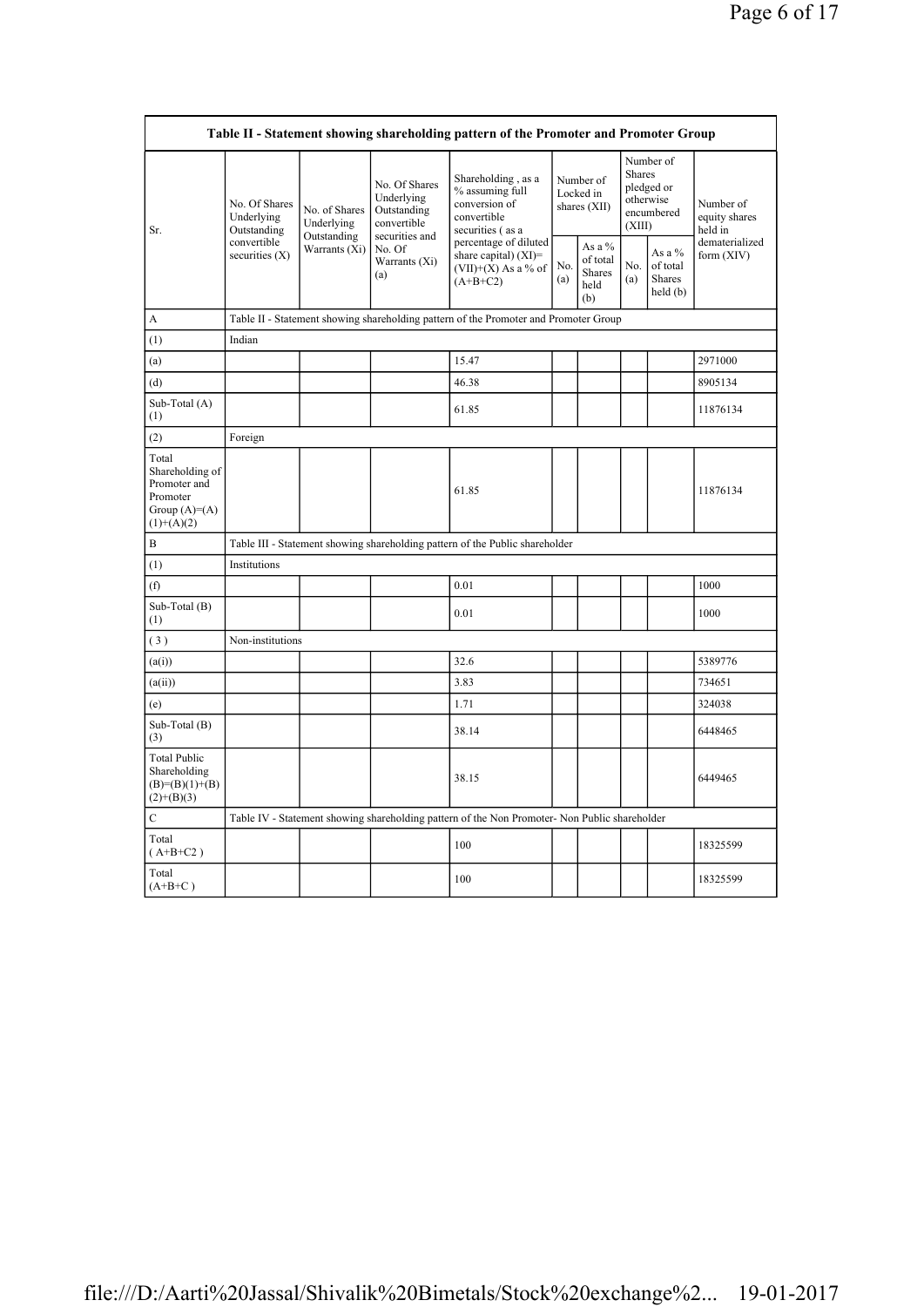| Individuals/Hindu undivided Family                                                                                                                                                        |                                                 |                                |                              |                                               |                                            |                                               |                         |  |  |
|-------------------------------------------------------------------------------------------------------------------------------------------------------------------------------------------|-------------------------------------------------|--------------------------------|------------------------------|-----------------------------------------------|--------------------------------------------|-----------------------------------------------|-------------------------|--|--|
| Searial No.                                                                                                                                                                               | $\mathbf{1}$                                    | $\overline{c}$                 | $\mathfrak{Z}$               | $\overline{4}$                                | 5                                          | 6                                             | $\tau$                  |  |  |
| Name of the<br>Shareholders (I)                                                                                                                                                           | <b>JASPAL</b><br><b>SINGH</b><br><b>DHILLON</b> | <b>SHANA</b><br><b>GHUMMAN</b> | <b>MANJIT</b><br><b>KAUR</b> | SATINDERJEET<br><b>SINGH</b><br><b>SANDHU</b> | <b>NARINDER</b><br>SINGH<br><b>GHUMMAN</b> | TEJINDERJEET<br><b>KAUR</b><br><b>GHUMMAN</b> | <b>SARITA</b><br>SANDHU |  |  |
| PAN(II)                                                                                                                                                                                   | AAJPD6381J                                      | AGGPG1329O                     | AAGPK4376B                   | ABJPS2763G                                    | AAAPG0769L                                 | ABJPG6987C                                    | ABJPS0310F              |  |  |
| No. of fully paid<br>up equity shares<br>held (IV)                                                                                                                                        | 2000                                            | 12000                          | 83000                        | 288000                                        | 1465000                                    | 296000                                        | 216000                  |  |  |
| No. Of Partly paid-<br>up equity shares<br>held (V)                                                                                                                                       |                                                 |                                |                              |                                               |                                            |                                               |                         |  |  |
| No. Of shares<br>underlying<br>Depository<br>Receipts (VI)                                                                                                                                |                                                 |                                |                              |                                               |                                            |                                               |                         |  |  |
| Total nos. shares<br>held $(VII) = (IV) +$<br>$(V)$ + $(VI)$                                                                                                                              | 2000                                            | 12000                          | 83000                        | 288000                                        | 1465000                                    | 296000                                        | 216000                  |  |  |
| Shareholding as a<br>% of total no. of<br>shares (calculated<br>as per SCRR,<br>1957) (VIII) As a<br>% of $(A+B+C2)$                                                                      | 0.01                                            | 0.06                           | 0.43                         | 1.5                                           | 7.63                                       | 1.54                                          | 1.12                    |  |  |
| Number of Voting Rights held in each class of securities (IX)                                                                                                                             |                                                 |                                |                              |                                               |                                            |                                               |                         |  |  |
| Class eg:X                                                                                                                                                                                | 2000                                            | 12000                          | 83000                        | 288000                                        | 1465000                                    | 296000                                        | 216000                  |  |  |
| Class eg:y                                                                                                                                                                                |                                                 |                                |                              |                                               |                                            |                                               |                         |  |  |
| Total                                                                                                                                                                                     | 2000                                            | 12000                          | 83000                        | 288000                                        | 1465000                                    | 296000                                        | 216000                  |  |  |
| Total as a % of<br><b>Total Voting rights</b>                                                                                                                                             | 0.01                                            | 0.06                           | 0.43                         | 1.5                                           | 7.63                                       | 1.54                                          | 1.12                    |  |  |
| No. Of Shares<br>Underlying<br>Outstanding<br>convertible<br>securities (X)                                                                                                               |                                                 |                                |                              |                                               |                                            |                                               |                         |  |  |
| No. of Shares<br>Underlying<br>Outstanding<br>Warrants (Xi)                                                                                                                               |                                                 |                                |                              |                                               |                                            |                                               |                         |  |  |
| No. Of Shares<br>Underlying<br>Outstanding<br>convertible<br>securities and No.<br>Of Warrants (Xi)<br>(a)                                                                                |                                                 |                                |                              |                                               |                                            |                                               |                         |  |  |
| Shareholding, as a<br>% assuming full<br>conversion of<br>convertible<br>securities (as a<br>percentage of<br>diluted share<br>capital) (XI)= (VII)<br>$+(Xi)(a)$ As a % of<br>$(A+B+C2)$ | 0.01                                            | 0.06                           | 0.43                         | 1.5                                           | 7.63                                       | 1.54                                          | 1.12                    |  |  |
| Number of Locked in shares (XII)                                                                                                                                                          |                                                 |                                |                              |                                               |                                            |                                               |                         |  |  |
| No. (a)                                                                                                                                                                                   |                                                 |                                |                              |                                               |                                            |                                               |                         |  |  |
| As a % of total<br>Shares held (b)                                                                                                                                                        |                                                 |                                |                              |                                               |                                            |                                               |                         |  |  |
| Number of Shares pledged or otherwise encumbered (XIII)                                                                                                                                   |                                                 |                                |                              |                                               |                                            |                                               |                         |  |  |
| No. $(a)$                                                                                                                                                                                 |                                                 |                                |                              |                                               |                                            |                                               |                         |  |  |
| As a % of total<br>Shares held (b)                                                                                                                                                        |                                                 |                                |                              |                                               |                                            |                                               |                         |  |  |
| Number of equity<br>shares held in<br>dematerialized<br>form (XIV)                                                                                                                        | 2000                                            | 12000                          | 83000                        | 288000                                        | 1465000                                    | 296000                                        | 216000                  |  |  |
| Reason for not providing PAN                                                                                                                                                              |                                                 |                                |                              |                                               |                                            |                                               |                         |  |  |
| Reason for not<br>providing PAN                                                                                                                                                           |                                                 |                                |                              |                                               |                                            |                                               |                         |  |  |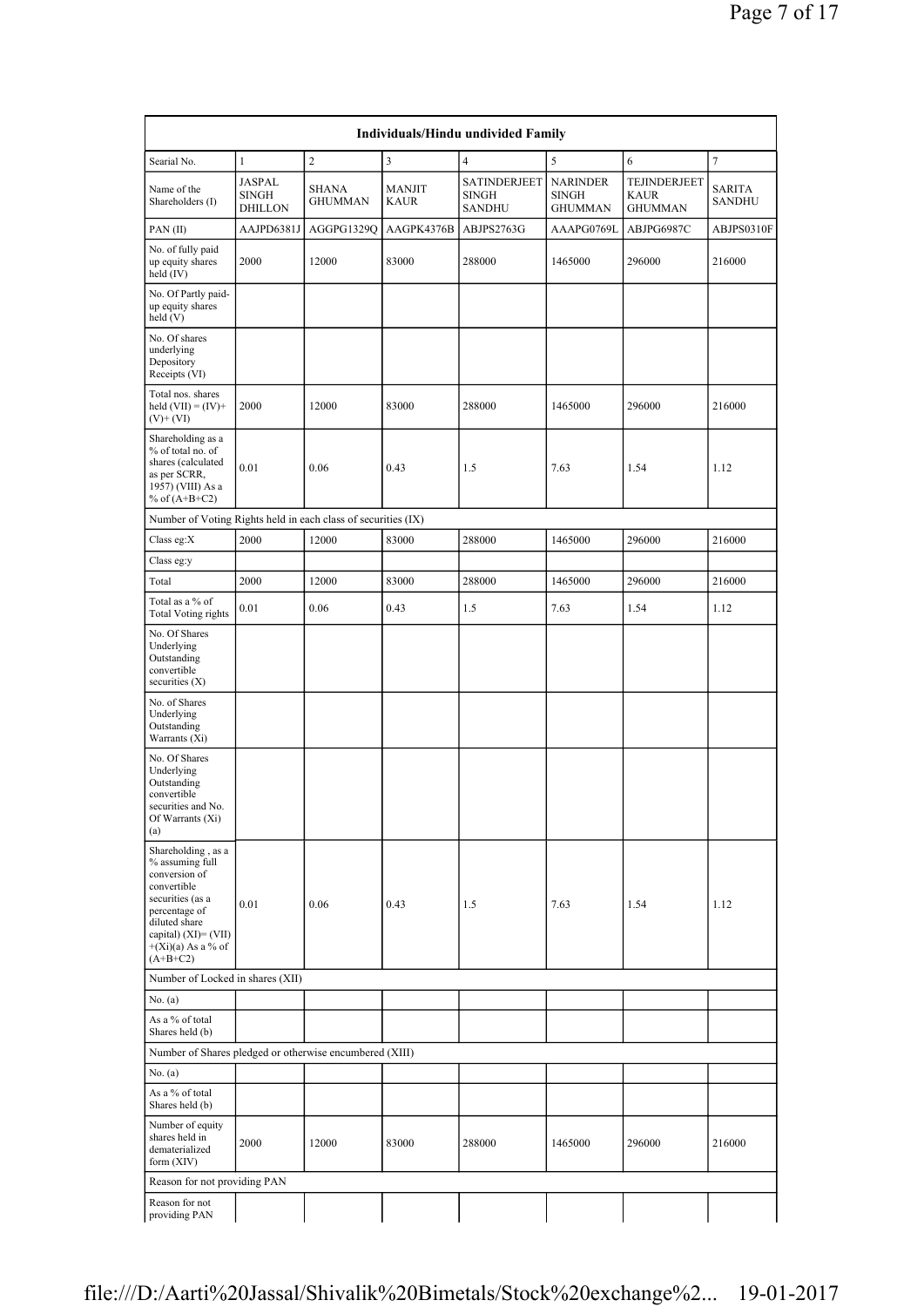Page 8 of 17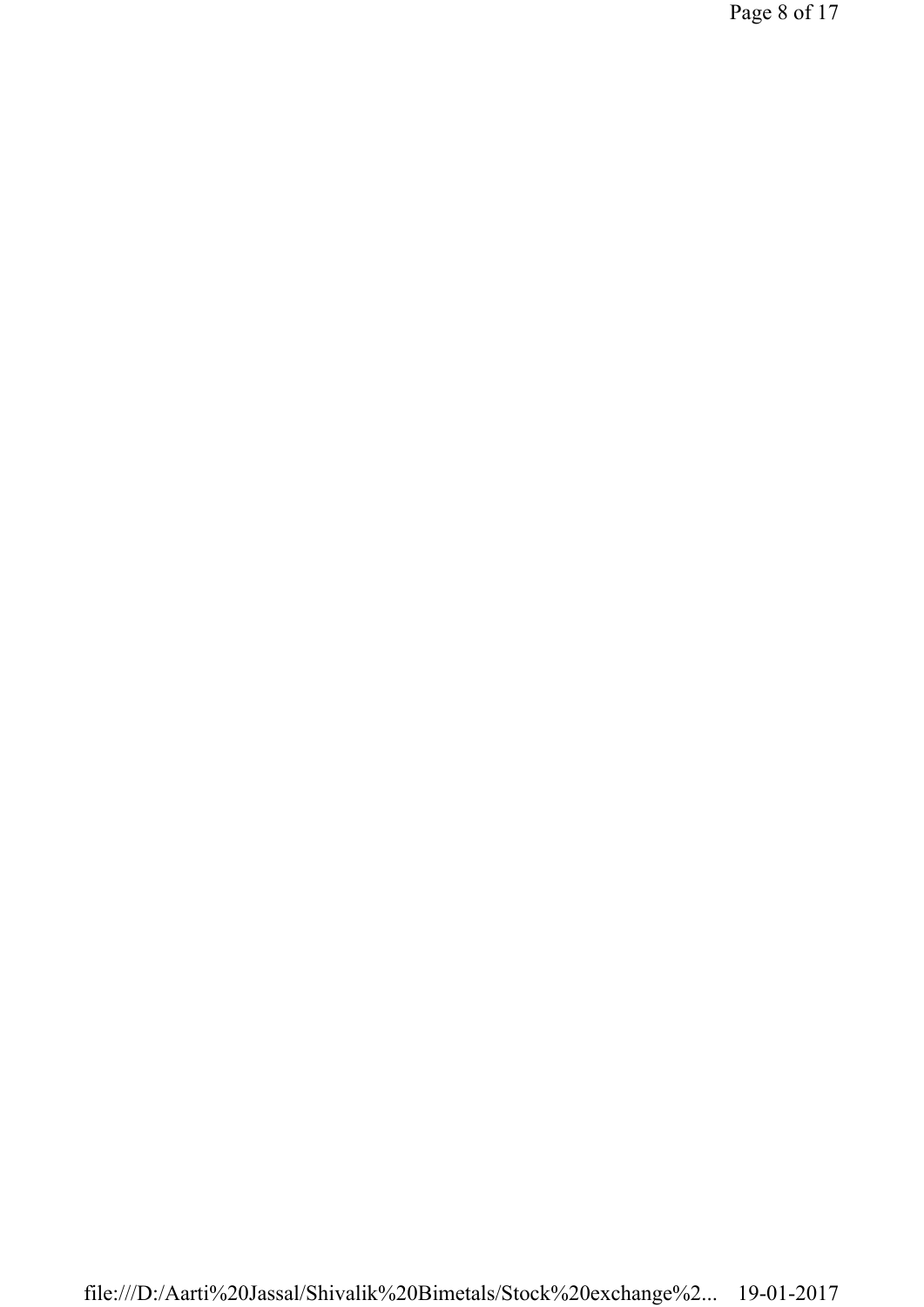| Individuals/Hindu undivided Family                                                                                                                                                           |                        |                                                               |                                |                               |                                |                          |  |  |  |
|----------------------------------------------------------------------------------------------------------------------------------------------------------------------------------------------|------------------------|---------------------------------------------------------------|--------------------------------|-------------------------------|--------------------------------|--------------------------|--|--|--|
| Searial No.                                                                                                                                                                                  | 8                      | 9                                                             | 10                             | 11                            | 12                             |                          |  |  |  |
| Name of the<br>Shareholders (I)                                                                                                                                                              | ANGAD<br><b>SANDHU</b> | DEVINDERJEET SINGH<br><b>SANDHU</b>                           | <b>GURBIR</b><br><b>SANDHU</b> | <b>GURDIAL</b><br><b>KAUR</b> | <b>SUMER</b><br><b>GHUMMAN</b> | Click here to<br>go back |  |  |  |
| PAN(II)                                                                                                                                                                                      | AVJPS6029H             | ABJPS2761E                                                    | ABJPS6626A                     | AEVPG5900N                    | AHMPG7844D                     | Total                    |  |  |  |
| No. of fully paid<br>up equity shares<br>held (IV)                                                                                                                                           | 152000                 | 101000                                                        | 323000                         | 32000                         | 1000                           | 2971000                  |  |  |  |
| No. Of Partly paid-<br>up equity shares<br>held (V)                                                                                                                                          |                        |                                                               |                                |                               |                                |                          |  |  |  |
| No. Of shares<br>underlying<br>Depository<br>Receipts (VI)                                                                                                                                   |                        |                                                               |                                |                               |                                |                          |  |  |  |
| Total nos. shares<br>held $(VII) = (IV) +$<br>$(V)$ + $(VI)$                                                                                                                                 | 152000                 | 101000                                                        | 323000                         | 32000                         | 1000                           | 2971000                  |  |  |  |
| Shareholding as a<br>% of total no. of<br>shares (calculated<br>as per SCRR,<br>1957) (VIII) As a<br>% of $(A+B+C2)$                                                                         | 0.79                   | 0.53                                                          | 1.68                           | 0.17                          | 0.01                           | 15.47                    |  |  |  |
|                                                                                                                                                                                              |                        | Number of Voting Rights held in each class of securities (IX) |                                |                               |                                |                          |  |  |  |
| Class eg:X                                                                                                                                                                                   | 152000                 | 101000                                                        | 323000                         | 32000                         | 1000                           | 2971000                  |  |  |  |
| Class eg:y                                                                                                                                                                                   |                        |                                                               |                                |                               |                                |                          |  |  |  |
| Total                                                                                                                                                                                        | 152000                 | 101000                                                        | 323000                         | 32000                         | 1000                           | 2971000                  |  |  |  |
| Total as a % of<br><b>Total Voting rights</b>                                                                                                                                                | 0.79                   | 0.53                                                          | 1.68                           | 0.17                          | 0.01                           | 15.47                    |  |  |  |
| No. Of Shares<br>Underlying<br>Outstanding<br>convertible<br>securities (X)                                                                                                                  |                        |                                                               |                                |                               |                                |                          |  |  |  |
| No. of Shares<br>Underlying<br>Outstanding<br>Warrants (Xi)                                                                                                                                  |                        |                                                               |                                |                               |                                |                          |  |  |  |
| No. Of Shares<br>Underlying<br>Outstanding<br>convertible<br>securities and No.<br>Of Warrants (Xi)<br>(a)                                                                                   |                        |                                                               |                                |                               |                                |                          |  |  |  |
| Shareholding, as a<br>% assuming full<br>conversion of<br>convertible<br>securities (as a<br>percentage of<br>diluted share<br>capital) $(XI) = (VII)$<br>$+(Xi)(a)$ As a % of<br>$(A+B+C2)$ | 0.79                   | 0.53                                                          | 1.68                           | 0.17                          | 0.01                           | 15.47                    |  |  |  |
| Number of Locked in shares (XII)                                                                                                                                                             |                        |                                                               |                                |                               |                                |                          |  |  |  |
| No. (a)                                                                                                                                                                                      |                        |                                                               |                                |                               |                                |                          |  |  |  |
| As a % of total<br>Shares held (b)                                                                                                                                                           |                        |                                                               |                                |                               |                                |                          |  |  |  |
|                                                                                                                                                                                              |                        | Number of Shares pledged or otherwise encumbered (XIII)       |                                |                               |                                |                          |  |  |  |
| No. (a)                                                                                                                                                                                      |                        |                                                               |                                |                               |                                |                          |  |  |  |
| As a % of total<br>Shares held (b)                                                                                                                                                           |                        |                                                               |                                |                               |                                |                          |  |  |  |
| Number of equity<br>shares held in<br>dematerialized<br>form (XIV)                                                                                                                           | 152000                 | 101000                                                        | 323000                         | 32000                         | 1000                           | 2971000                  |  |  |  |
| Reason for not providing PAN                                                                                                                                                                 |                        |                                                               |                                |                               |                                |                          |  |  |  |
| Reason for not<br>providing PAN                                                                                                                                                              |                        |                                                               |                                |                               |                                |                          |  |  |  |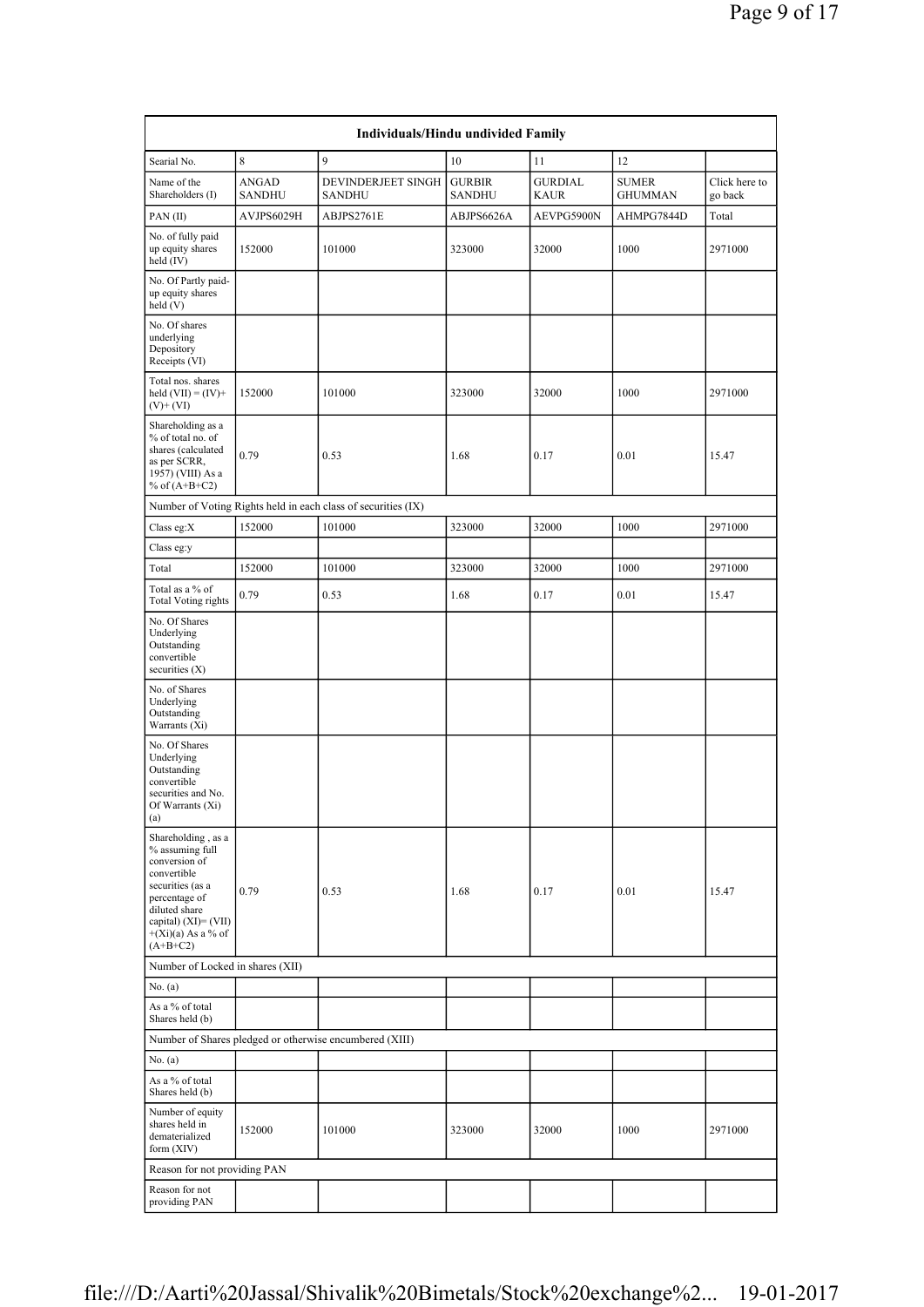|                                                                                                                                                                                          | Any Other (specify)                       |                                                                     |                                                         |                                                                  |                                                             |                               |  |  |  |  |
|------------------------------------------------------------------------------------------------------------------------------------------------------------------------------------------|-------------------------------------------|---------------------------------------------------------------------|---------------------------------------------------------|------------------------------------------------------------------|-------------------------------------------------------------|-------------------------------|--|--|--|--|
| Searial No.                                                                                                                                                                              | $\mathbf{1}$                              | $\sqrt{2}$                                                          | 3                                                       | $\overline{4}$                                                   | 5                                                           | 6                             |  |  |  |  |
| Category                                                                                                                                                                                 | <b>Bodies</b><br>Corporate                | <b>Bodies Corporate</b>                                             | <b>Bodies Corporate</b>                                 | <b>Bodies Corporate</b>                                          | <b>Bodies Corporate</b>                                     | <b>Bodies</b><br>Corporate    |  |  |  |  |
| Name of the<br>Shareholders (I)                                                                                                                                                          | ANGAD<br><b>ESTATES PVT</b><br><b>LTD</b> | <b>B S SANDHU</b><br><b>AND</b><br><b>ASSOCIATES</b><br>PRIVATE LTD | AMAR<br><b>ENGINEERING</b><br><b>COMPANY PVT</b><br>LTD | <b>ULTRA</b><br><b>PORTFOLIO</b><br>MANAGEMENT<br><b>PVT LTD</b> | O D FINANCE<br><b>AND</b><br><b>INVESTMENT</b><br>$(P)$ LTD | TSL<br><b>HOLDINGS</b><br>LTD |  |  |  |  |
| PAN(II)                                                                                                                                                                                  | AAACA8041Q                                | AABCB8936E                                                          | AAACA0214F                                              | AAACU0117D                                                       | AAACO0299G                                                  | AAACT3448E                    |  |  |  |  |
| No. of the<br>Shareholders (I)                                                                                                                                                           | 1                                         | $\mathbf{1}$                                                        | $\mathbf{1}$                                            | $\mathbf{1}$                                                     | $\mathbf{1}$                                                | 1                             |  |  |  |  |
| No. of fully paid<br>up equity shares<br>held (IV)                                                                                                                                       | 1655000                                   | 285200                                                              | 707155                                                  | 978590                                                           | 2488989                                                     | 2790200                       |  |  |  |  |
| No. Of Partly paid-<br>up equity shares<br>held (V)                                                                                                                                      |                                           |                                                                     |                                                         |                                                                  |                                                             |                               |  |  |  |  |
| No. Of shares<br>underlying<br>Depository<br>Receipts (VI)                                                                                                                               |                                           |                                                                     |                                                         |                                                                  |                                                             |                               |  |  |  |  |
| Total nos. shares<br>held $(VII) = (IV) +$<br>$(V)$ + $(VI)$                                                                                                                             | 1655000                                   | 285200                                                              | 707155                                                  | 978590                                                           | 2488989                                                     | 2790200                       |  |  |  |  |
| Shareholding as a<br>% of total no. of<br>shares (calculated<br>as per SCRR,<br>1957) (VIII) As a<br>% of $(A+B+C2)$                                                                     | 8.62                                      | 1.49                                                                | 3.68                                                    | 5.1                                                              | 12.96                                                       | 14.53                         |  |  |  |  |
| Number of Voting Rights held in each class of securities (IX)                                                                                                                            |                                           |                                                                     |                                                         |                                                                  |                                                             |                               |  |  |  |  |
| Class eg: X                                                                                                                                                                              | 1655000                                   | 285200                                                              | 707155                                                  | 978590                                                           | 2488989                                                     | 2790200                       |  |  |  |  |
| Class eg:y                                                                                                                                                                               |                                           |                                                                     |                                                         |                                                                  |                                                             |                               |  |  |  |  |
| Total                                                                                                                                                                                    | 1655000                                   | 285200                                                              | 707155                                                  | 978590                                                           | 2488989                                                     | 2790200                       |  |  |  |  |
| Total as a % of<br><b>Total Voting rights</b>                                                                                                                                            | 8.62                                      | 1.49                                                                | 3.68                                                    | 5.1                                                              | 12.96                                                       | 14.53                         |  |  |  |  |
| No. Of Shares<br>Underlying<br>Outstanding<br>convertible<br>securities (X)                                                                                                              |                                           |                                                                     |                                                         |                                                                  |                                                             |                               |  |  |  |  |
| No. of Shares<br>Underlying<br>Outstanding<br>Warrants (Xi)                                                                                                                              |                                           |                                                                     |                                                         |                                                                  |                                                             |                               |  |  |  |  |
| No. Of Shares<br>Underlying<br>Outstanding<br>convertible<br>securities and No.<br>Of Warrants (Xi)<br>(a)                                                                               |                                           |                                                                     |                                                         |                                                                  |                                                             |                               |  |  |  |  |
| Shareholding, as a<br>% assuming full<br>conversion of<br>convertible<br>securities (as a<br>percentage of<br>diluted share<br>capital) $(XI) = (VII)$<br>$+(X)$ As a % of<br>$(A+B+C2)$ | 8.62                                      | 1.49                                                                | 3.68                                                    | 5.1                                                              | 12.96                                                       | 14.53                         |  |  |  |  |
| Number of Locked in shares (XII)                                                                                                                                                         |                                           |                                                                     |                                                         |                                                                  |                                                             |                               |  |  |  |  |
| No. $(a)$                                                                                                                                                                                |                                           |                                                                     |                                                         |                                                                  |                                                             |                               |  |  |  |  |
| As a % of total<br>Shares held (b)                                                                                                                                                       |                                           |                                                                     |                                                         |                                                                  |                                                             |                               |  |  |  |  |
|                                                                                                                                                                                          |                                           | Number of Shares pledged or otherwise encumbered (XIII)             |                                                         |                                                                  |                                                             |                               |  |  |  |  |
| No. (a)                                                                                                                                                                                  |                                           |                                                                     |                                                         |                                                                  |                                                             |                               |  |  |  |  |
| As a % of total<br>Shares held (b)                                                                                                                                                       |                                           |                                                                     |                                                         |                                                                  |                                                             |                               |  |  |  |  |
|                                                                                                                                                                                          | 1655000                                   | 285200                                                              | 707155                                                  | 978590                                                           | 2488989                                                     | 2790200                       |  |  |  |  |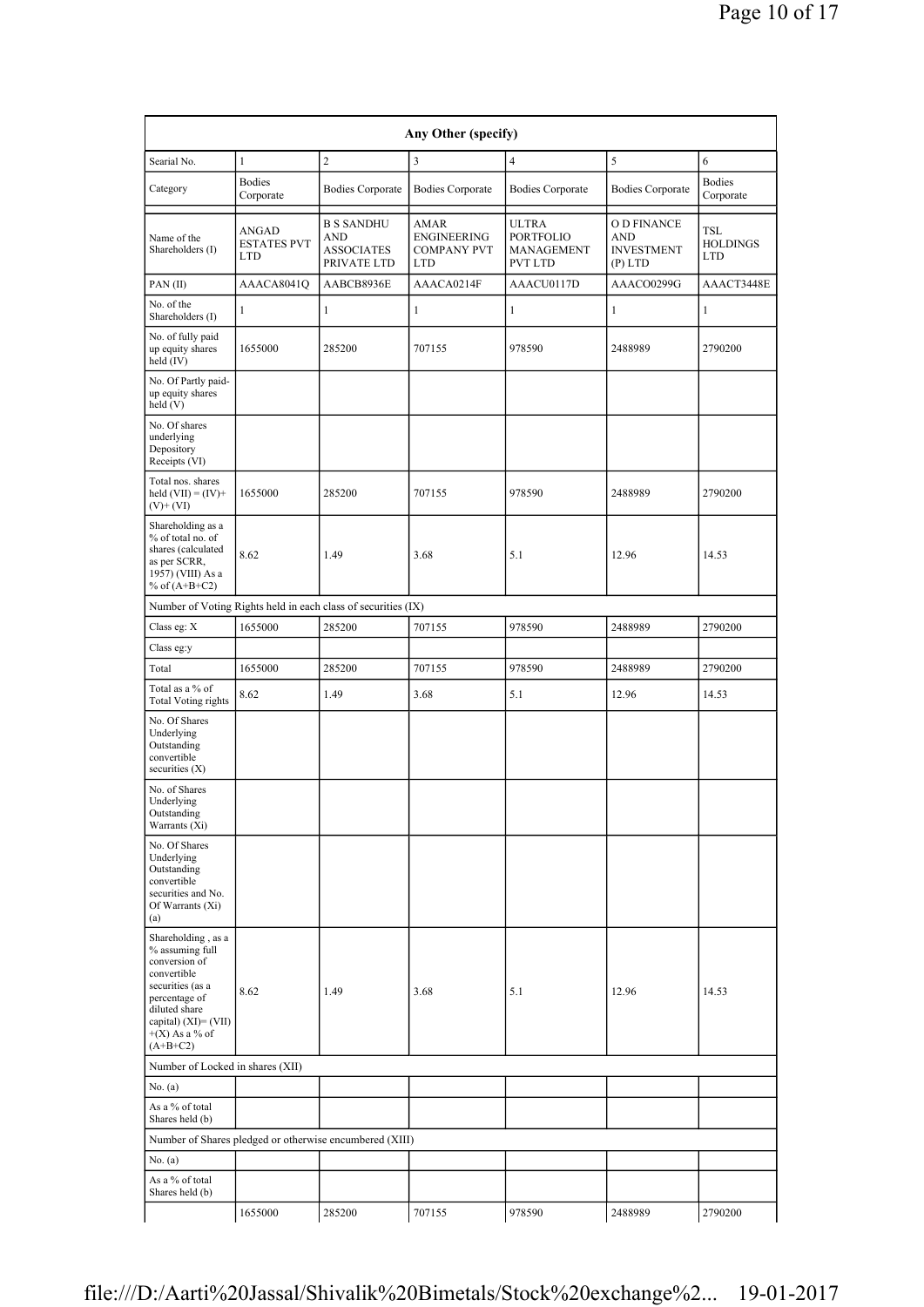| Number of equity<br>shares held in<br>dematerialized<br>form (XIV) |  |  |  |  |
|--------------------------------------------------------------------|--|--|--|--|
| Reason for not<br>providing PAN                                    |  |  |  |  |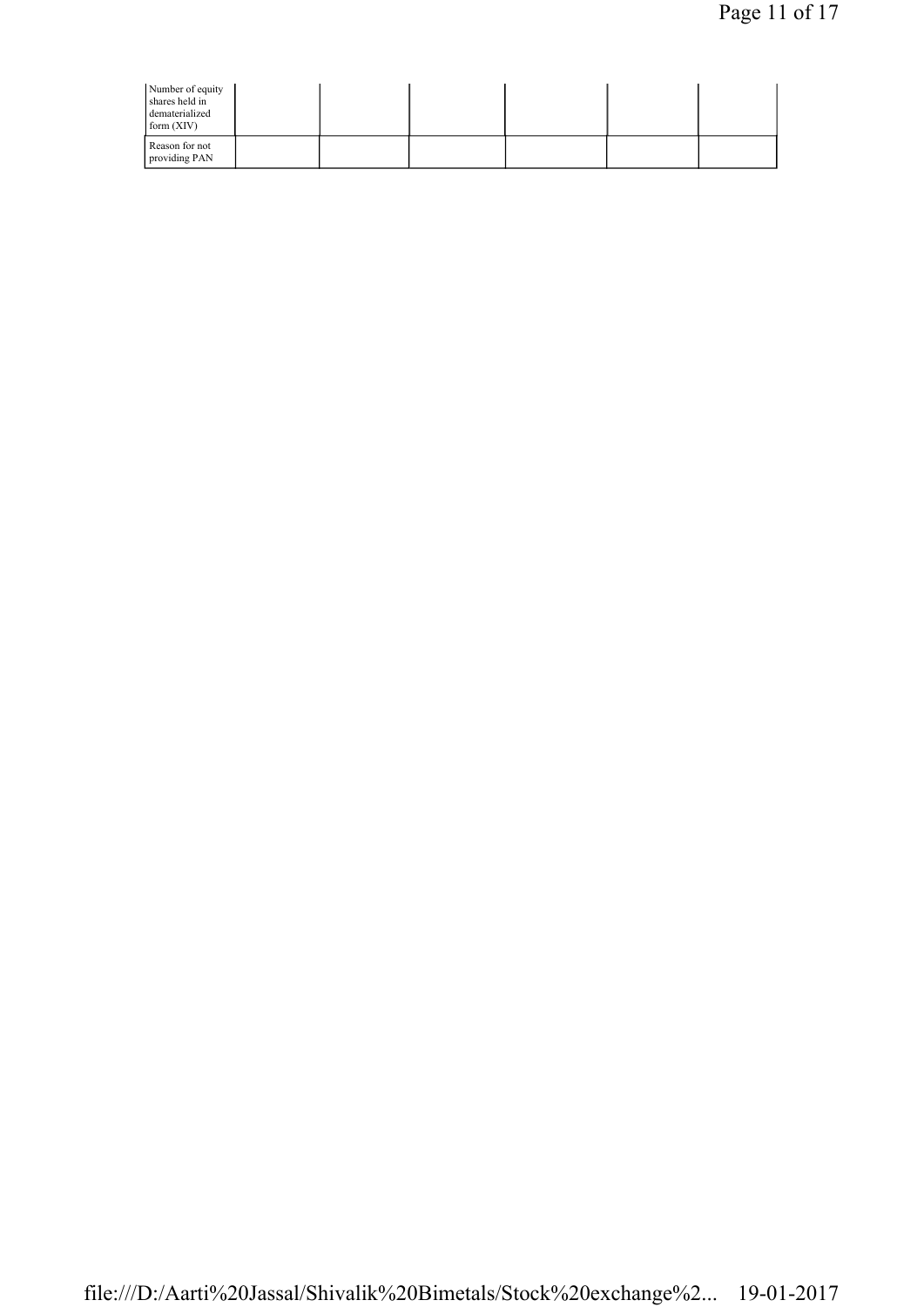| Searial No.                                                                                                                                                                                 |                                                               |
|---------------------------------------------------------------------------------------------------------------------------------------------------------------------------------------------|---------------------------------------------------------------|
| Category                                                                                                                                                                                    | Click here to go back                                         |
| Name of the<br>Shareholders (I)                                                                                                                                                             |                                                               |
| PAN(II)                                                                                                                                                                                     | Total                                                         |
| No. of the<br>Shareholders (I)                                                                                                                                                              | 6                                                             |
| No. of fully paid<br>up equity shares<br>held (IV)                                                                                                                                          | 8905134                                                       |
| No. Of Partly paid-<br>up equity shares<br>held(V)                                                                                                                                          |                                                               |
| No. Of shares<br>underlying<br>Depository<br>Receipts (VI)                                                                                                                                  |                                                               |
| Total nos. shares<br>held $(VII) = (IV) +$<br>$(V)$ + $(VI)$                                                                                                                                | 8905134                                                       |
| Shareholding as a<br>% of total no. of<br>shares (calculated<br>as per SCRR,<br>1957) (VIII) As a<br>% of $(A+B+C2)$                                                                        | 46.38                                                         |
|                                                                                                                                                                                             | Number of Voting Rights held in each class of securities (IX) |
| Class eg: $\mathbf X$                                                                                                                                                                       | 8905134                                                       |
| Class eg:y                                                                                                                                                                                  |                                                               |
| Total                                                                                                                                                                                       | 8905134                                                       |
| Total as a % of<br><b>Total Voting rights</b>                                                                                                                                               | 46.38                                                         |
| No. Of Shares<br>Underlying<br>Outstanding<br>convertible<br>securities $(X)$                                                                                                               |                                                               |
| No. of Shares<br>Underlying<br>Outstanding<br>Warrants (Xi)                                                                                                                                 |                                                               |
| No. Of Shares<br>Underlying<br>Outstanding<br>convertible<br>securities and No.<br>Of Warrants (Xi)<br>(a)                                                                                  |                                                               |
| Shareholding, as a<br>$\%$ assuming full<br>conversion of<br>convertible<br>securities (as a<br>percentage of<br>diluted share<br>capital) $(XI) = (VII)$<br>$+(X)$ As a % of<br>$(A+B+C2)$ | 46.38                                                         |
| Number of Locked in shares (XII)                                                                                                                                                            |                                                               |
| No. (a)                                                                                                                                                                                     |                                                               |
| As a % of total<br>Shares held (b)                                                                                                                                                          |                                                               |
|                                                                                                                                                                                             | Number of Shares pledged or otherwise encumbered (XIII)       |
| No. $(a)$                                                                                                                                                                                   |                                                               |
| As a % of total<br>Shares held (b)                                                                                                                                                          |                                                               |
| Number of equity<br>shares held in<br>dematerialized                                                                                                                                        | 8905134                                                       |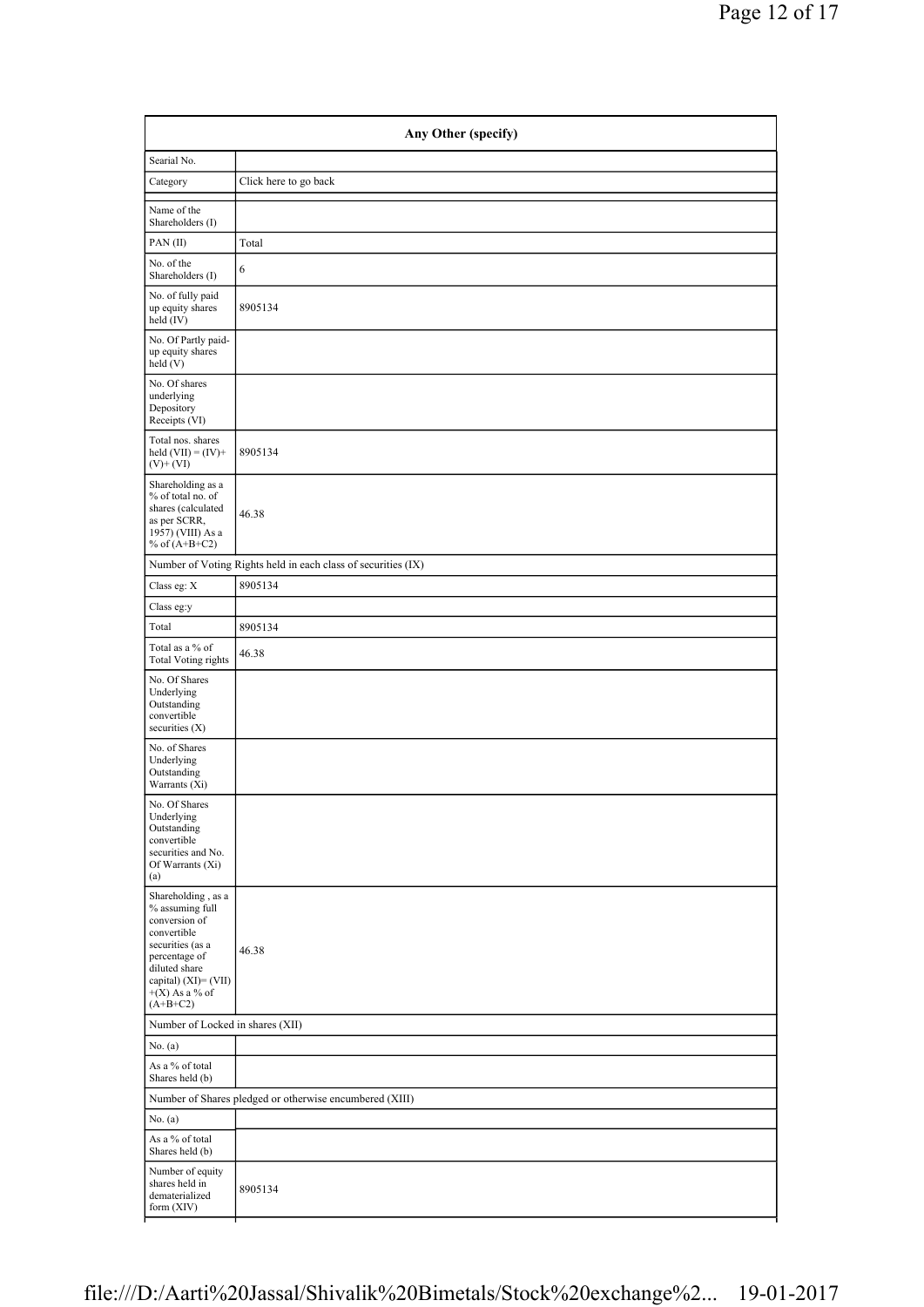Reason for not providing PAN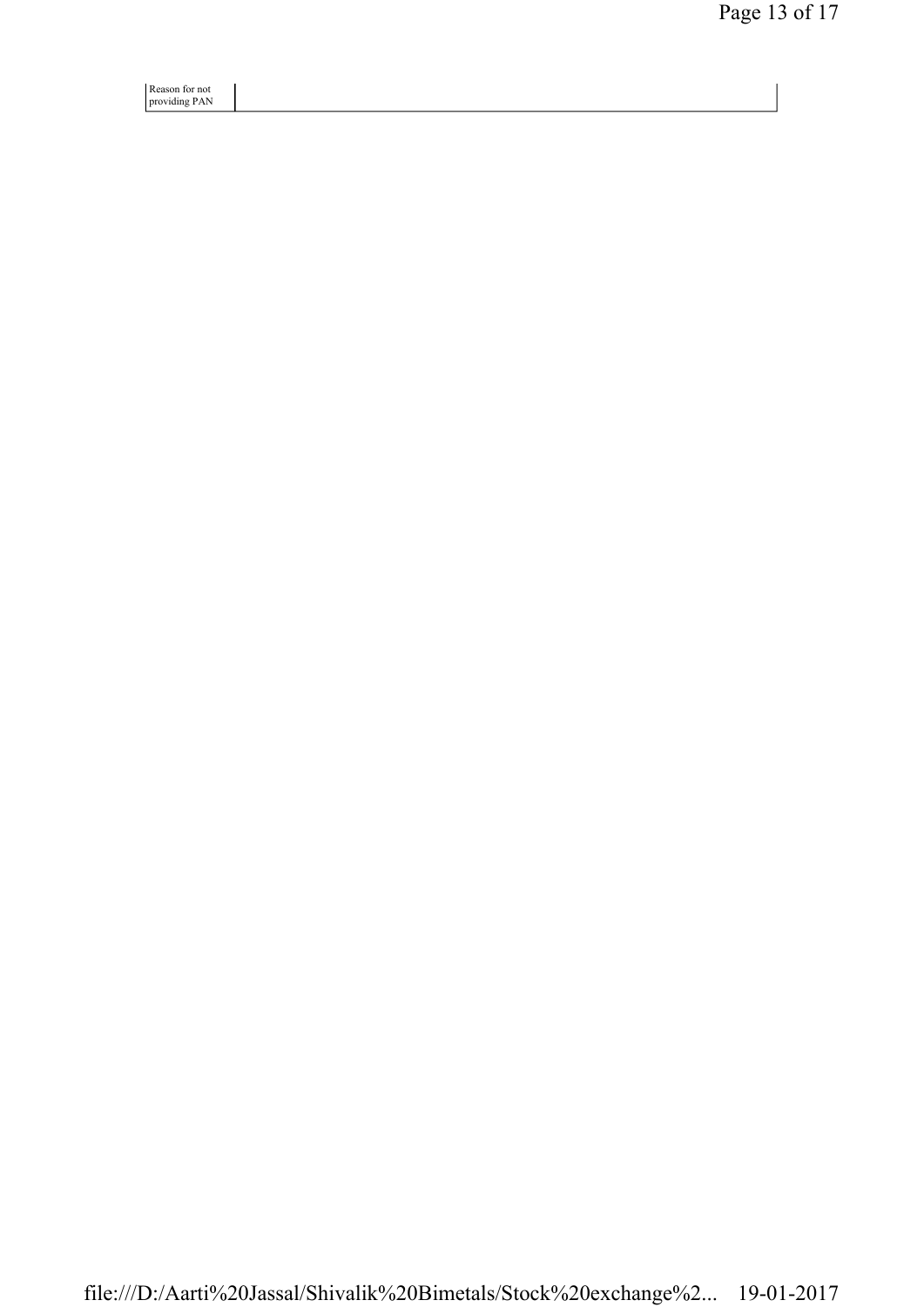| Individuals - ii. Individual shareholders holding nominal share capital in excess of Rs. 2 lakhs.                                                                                     |                                                               |                       |  |  |  |  |  |  |  |
|---------------------------------------------------------------------------------------------------------------------------------------------------------------------------------------|---------------------------------------------------------------|-----------------------|--|--|--|--|--|--|--|
| Searial No.                                                                                                                                                                           | $\mathbf{1}$                                                  |                       |  |  |  |  |  |  |  |
| Name of the<br>Shareholders (I)                                                                                                                                                       | LINCOLN P COELHO                                              | Click here to go back |  |  |  |  |  |  |  |
| PAN(II)                                                                                                                                                                               | AEGPC1227D                                                    | Total                 |  |  |  |  |  |  |  |
| No. of fully paid<br>up equity shares<br>held (IV)                                                                                                                                    | 200000                                                        | 200000                |  |  |  |  |  |  |  |
| No. Of Partly paid-<br>up equity shares<br>held (V)                                                                                                                                   |                                                               |                       |  |  |  |  |  |  |  |
| No. Of shares<br>underlying<br>Depository<br>Receipts (VI)                                                                                                                            |                                                               |                       |  |  |  |  |  |  |  |
| Total nos. shares<br>held $(VII) = (IV) +$<br>$(V)$ + $(VI)$                                                                                                                          | 200000                                                        | 200000                |  |  |  |  |  |  |  |
| Shareholding as a<br>% of total no. of<br>shares (calculated<br>as per SCRR,<br>1957) (VIII) As a<br>% of $(A+B+C2)$                                                                  | 1.04                                                          | 1.04                  |  |  |  |  |  |  |  |
|                                                                                                                                                                                       | Number of Voting Rights held in each class of securities (IX) |                       |  |  |  |  |  |  |  |
| Class eg: X                                                                                                                                                                           | 200000                                                        | 200000                |  |  |  |  |  |  |  |
| Class eg:y                                                                                                                                                                            |                                                               |                       |  |  |  |  |  |  |  |
| Total                                                                                                                                                                                 | 200000                                                        | 200000                |  |  |  |  |  |  |  |
| Total as a % of<br><b>Total Voting rights</b>                                                                                                                                         | 1.04                                                          | 1.04                  |  |  |  |  |  |  |  |
| No. Of Shares<br>Underlying<br>Outstanding<br>convertible<br>securities $(X)$                                                                                                         |                                                               |                       |  |  |  |  |  |  |  |
| No. of Shares<br>Underlying<br>Outstanding<br>Warrants (Xi)                                                                                                                           |                                                               |                       |  |  |  |  |  |  |  |
| No. Of Shares<br>Underlying<br>Outstanding<br>convertible<br>securities and No.<br>Of Warrants (Xi)<br>(a)                                                                            |                                                               |                       |  |  |  |  |  |  |  |
| Shareholding, as a<br>% assuming full<br>conversion of<br>convertible<br>securities (as a<br>percentage of<br>diluted share<br>capital) (XI)= (VII)<br>$+(X)$ As a % of<br>$(A+B+C2)$ | 1.04                                                          | 1.04                  |  |  |  |  |  |  |  |
| Number of Locked in shares (XII)                                                                                                                                                      |                                                               |                       |  |  |  |  |  |  |  |
| No. $(a)$                                                                                                                                                                             |                                                               |                       |  |  |  |  |  |  |  |
| As a % of total<br>Shares held (b)                                                                                                                                                    |                                                               |                       |  |  |  |  |  |  |  |
| Number of equity<br>shares held in<br>dematerialized<br>form (XIV)                                                                                                                    | 200000                                                        | 200000                |  |  |  |  |  |  |  |
|                                                                                                                                                                                       | Reason for not providing PAN                                  |                       |  |  |  |  |  |  |  |
| Reason for not<br>providing PAN                                                                                                                                                       |                                                               |                       |  |  |  |  |  |  |  |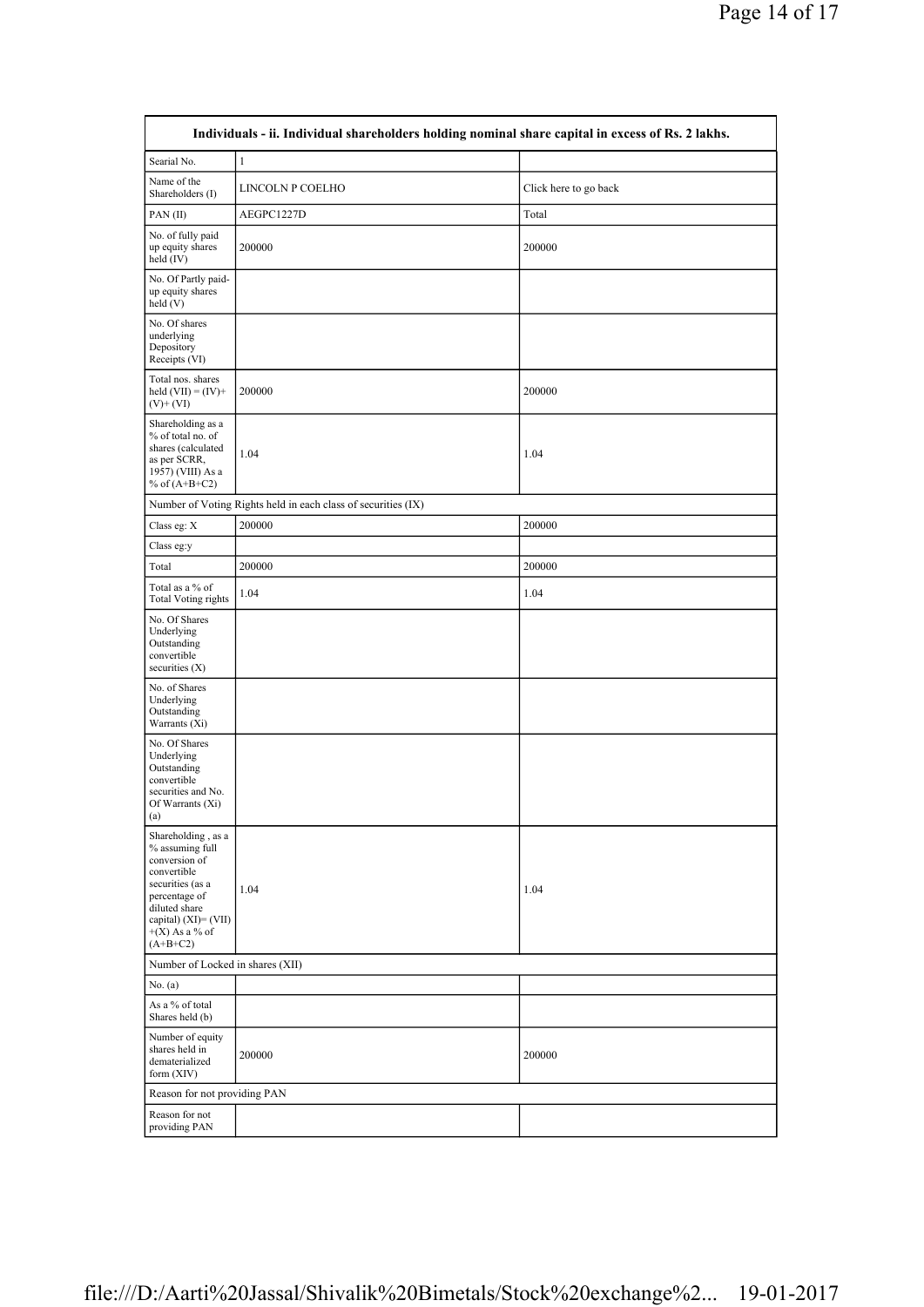| Any Other (specify)                                                                                                                                                                      |                         |                 |             |                         |          |                       |
|------------------------------------------------------------------------------------------------------------------------------------------------------------------------------------------|-------------------------|-----------------|-------------|-------------------------|----------|-----------------------|
| Searial No.                                                                                                                                                                              | $\mathbf{1}$            | $\overline{2}$  | 3           | $\overline{4}$          | 5        |                       |
| Category                                                                                                                                                                                 | <b>Bodies Corporate</b> | NRI - Non-Repat | NRI – Repat | <b>Clearing Members</b> | Trusts   |                       |
| Category / More<br>than 1 percentage                                                                                                                                                     | Category                | Category        | Category    | Category                | Category |                       |
| Name of the<br>Shareholders (I)                                                                                                                                                          |                         |                 |             |                         |          | Click here to go back |
| PAN(II)                                                                                                                                                                                  |                         |                 |             |                         |          | Total                 |
| No. of the<br>Shareholders (I)                                                                                                                                                           | 78                      | 11              | 18          | 54                      | 1        | 162                   |
| No. of fully paid<br>up equity shares<br>held (IV)                                                                                                                                       | 222759                  | 10153           | 17214       | 77913                   | 1000     | 329039                |
| No. Of Partly paid-<br>up equity shares<br>held (V)                                                                                                                                      |                         |                 |             |                         |          |                       |
| No. Of shares<br>underlying<br>Depository<br>Receipts (VI)                                                                                                                               |                         |                 |             |                         |          |                       |
| Total nos. shares<br>held $(VII) = (IV) +$<br>$(V)$ + $(VI)$                                                                                                                             | 222759                  | 10153           | 17214       | 77913                   | 1000     | 329039                |
| Shareholding as a<br>% of total no. of<br>shares (calculated<br>as per SCRR,<br>1957) (VIII) As a<br>% of $(A+B+C2)$                                                                     | 1.16                    | 0.05            | 0.09        | 0.41                    | 0.01     | 1.72                  |
| Number of Voting Rights held in each class of securities (IX)                                                                                                                            |                         |                 |             |                         |          |                       |
| Class eg: X                                                                                                                                                                              | 222759                  | 10153           | 17214       | 77913                   | 1000     | 329039                |
| Class eg:y                                                                                                                                                                               |                         |                 |             |                         |          |                       |
| Total                                                                                                                                                                                    | 222759                  | 10153           | 17214       | 77913                   | 1000     | 329039                |
| Total as a % of<br><b>Total Voting rights</b>                                                                                                                                            | 1.16                    | 0.05            | 0.09        | 0.41                    | 0.01     | 1.72                  |
| No. Of Shares<br>Underlying<br>Outstanding<br>convertible<br>securities (X)                                                                                                              |                         |                 |             |                         |          |                       |
| No. of Shares<br>Underlying<br>Outstanding<br>Warrants (Xi)                                                                                                                              |                         |                 |             |                         |          |                       |
| No. Of Shares<br>Underlying<br>Outstanding<br>convertible<br>securities and No.<br>Of Warrants (Xi)<br>(a)                                                                               |                         |                 |             |                         |          |                       |
| Shareholding, as a<br>% assuming full<br>conversion of<br>convertible<br>securities (as a<br>percentage of<br>diluted share<br>capital) $(XI) = (VII)$<br>$+(X)$ As a % of<br>$(A+B+C2)$ | 1.16                    | 0.05            | 0.09        | 0.41                    | 0.01     | 1.72                  |
| Number of Locked in shares (XII)                                                                                                                                                         |                         |                 |             |                         |          |                       |
| No. (a)                                                                                                                                                                                  |                         |                 |             |                         |          |                       |
| As a % of total<br>Shares held (b)                                                                                                                                                       |                         |                 |             |                         |          |                       |
| Number of equity<br>shares held in<br>dematerialized<br>form (XIV)                                                                                                                       | 217758                  | 10153           | 17214       | 77913                   | 1000     | 324038                |
| Reason for not providing PAN                                                                                                                                                             |                         |                 |             |                         |          |                       |
| Reason for not<br>providing PAN                                                                                                                                                          |                         |                 |             |                         |          |                       |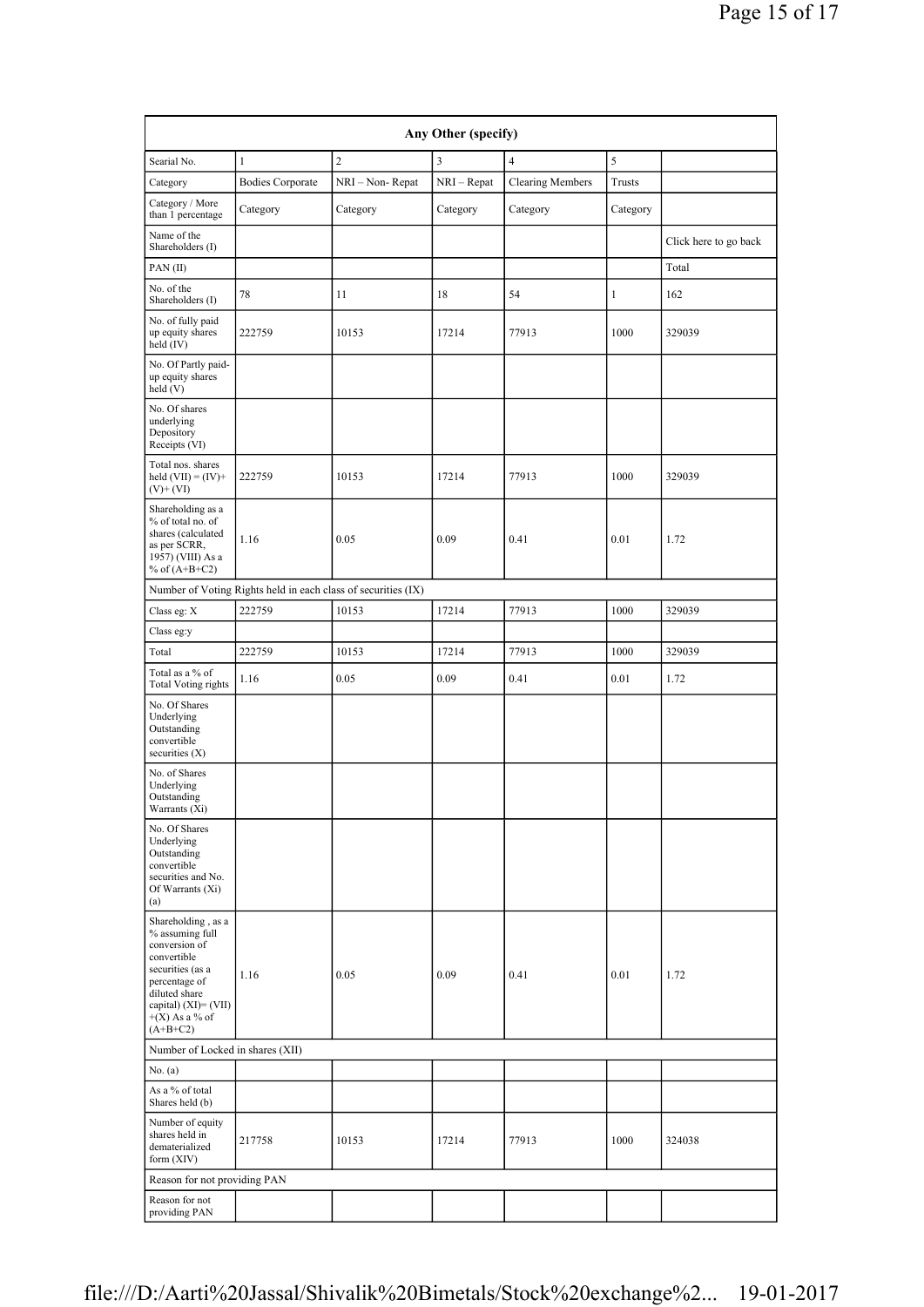Page 16 of 17